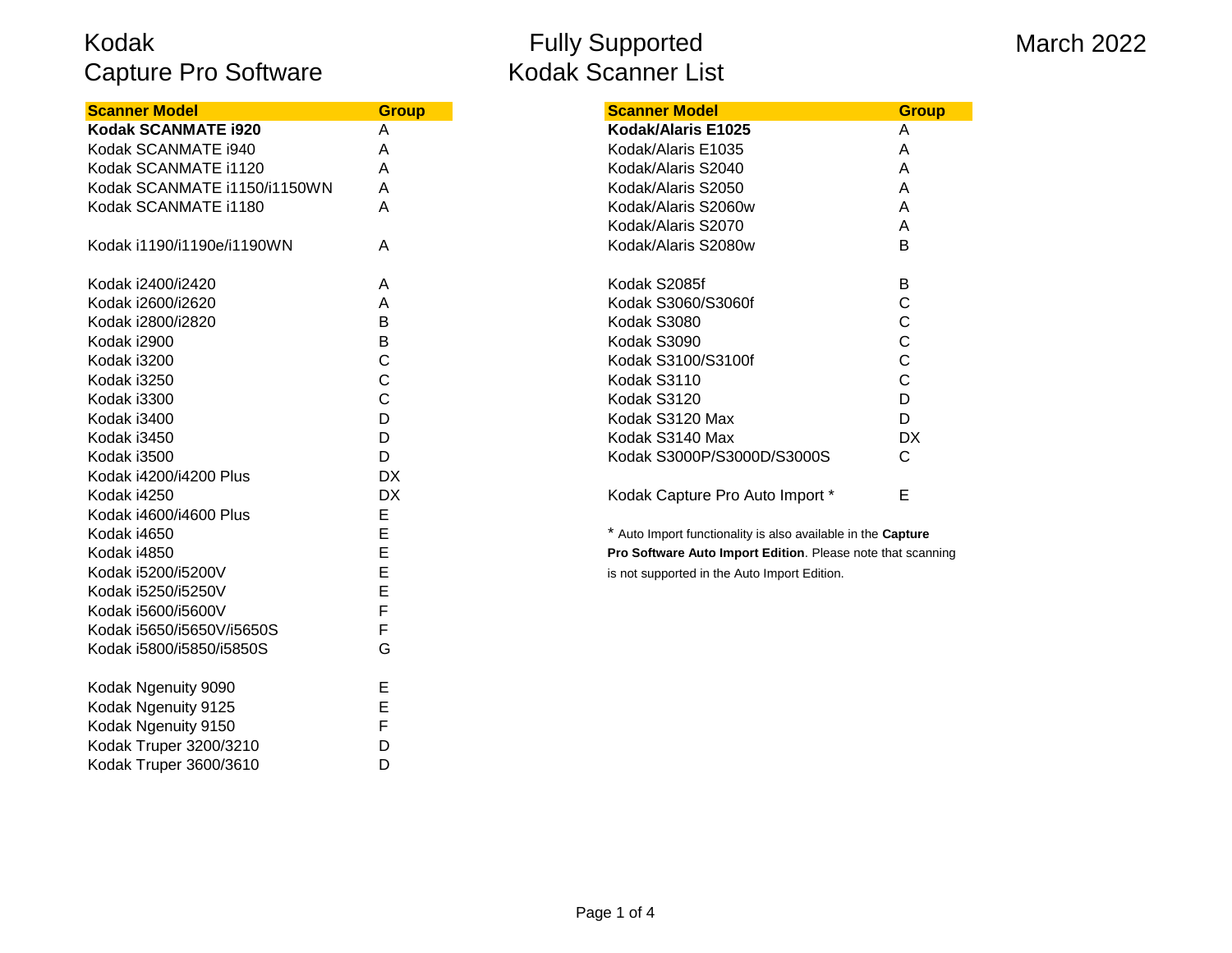# 3rd Party Enabled Scanners Sorted by Manufacturer

#### March 2022

| <b>Scanner Model</b>          | <b>Group</b> |
|-------------------------------|--------------|
| Avision AV220C2/D2+           | A            |
| Avision AD230                 | A            |
| Avision AD240                 | A            |
| Avision AD250                 | B            |
| Avision AD260                 | A            |
| Avision AD280                 | B            |
| Avision AV320/AV320+/AV320D2+ | В            |
| Avision AV3850SU              | B            |
| Avision AV8350                | D            |
|                               |              |
| <b>Bell &amp; Howell 2138</b> | D            |
| Bell & Howell Truper 3200     | D            |
| Bell & Howell Truper 3600     | D            |
| Bell & Howell Ngenuity 9090   | E            |
| Bell & Howell Ngenuity 9125   | E            |
| Bell & Howell Ngenuity 9150   | F            |
|                               |              |
| <b>Brother ADS-2000</b>       | A            |
| Brother ADS-2100              | A            |
| Brother ADS-2500W             | A            |
| Brother ADS-2600W             | A            |

| Scanner Model                      | Group     |
|------------------------------------|-----------|
| Canon DR-2010C                     | Α         |
| Canon DR-2050C                     | A         |
| Canon DR-2080C                     | A         |
| Canon DR-2510C                     | A         |
| Canon DR-2580C                     | A         |
| Canon DR-3010C                     | A         |
| Canon DR-C120/F120                 | A         |
| Canon DR-C125                      | A         |
| Canon DR-C130                      | A         |
| Canon DR-C225/225W                 | A         |
| Canon DR-C230/C240                 | A         |
| Canon DR-M140                      | A         |
| Canon DR-M160/M160II               | B         |
| Canon DR-M1060                     | C         |
| Canon DR-M260                      | B         |
| Canon DR-4010C                     | B         |
| Canon DR-5010C                     | D         |
| Canon DR-5020                      | D         |
| Canon DR-5060F                     | D         |
| Canon DR-5080C                     | D         |
| Canon DR-6010C                     | В         |
| Canon DR-6030C/6050C               | D         |
| Canon DR-6080C                     | D         |
| Canon DR-7080C/7090C               | D         |
| Canon DR-7550C                     | <b>DX</b> |
| Canon DR-7580                      | D         |
| Canon DR-9050C/9080C               | E         |
| Canon DR-X10C (with and w/out VRS) | E         |
| Canon DR-G1100                     | DX        |
| Canon DR-G1130                     | E         |
| Canon DR-G2090                     | D         |
| Canon DR-G2110                     | DX        |
| Canon DR-G2140                     | E         |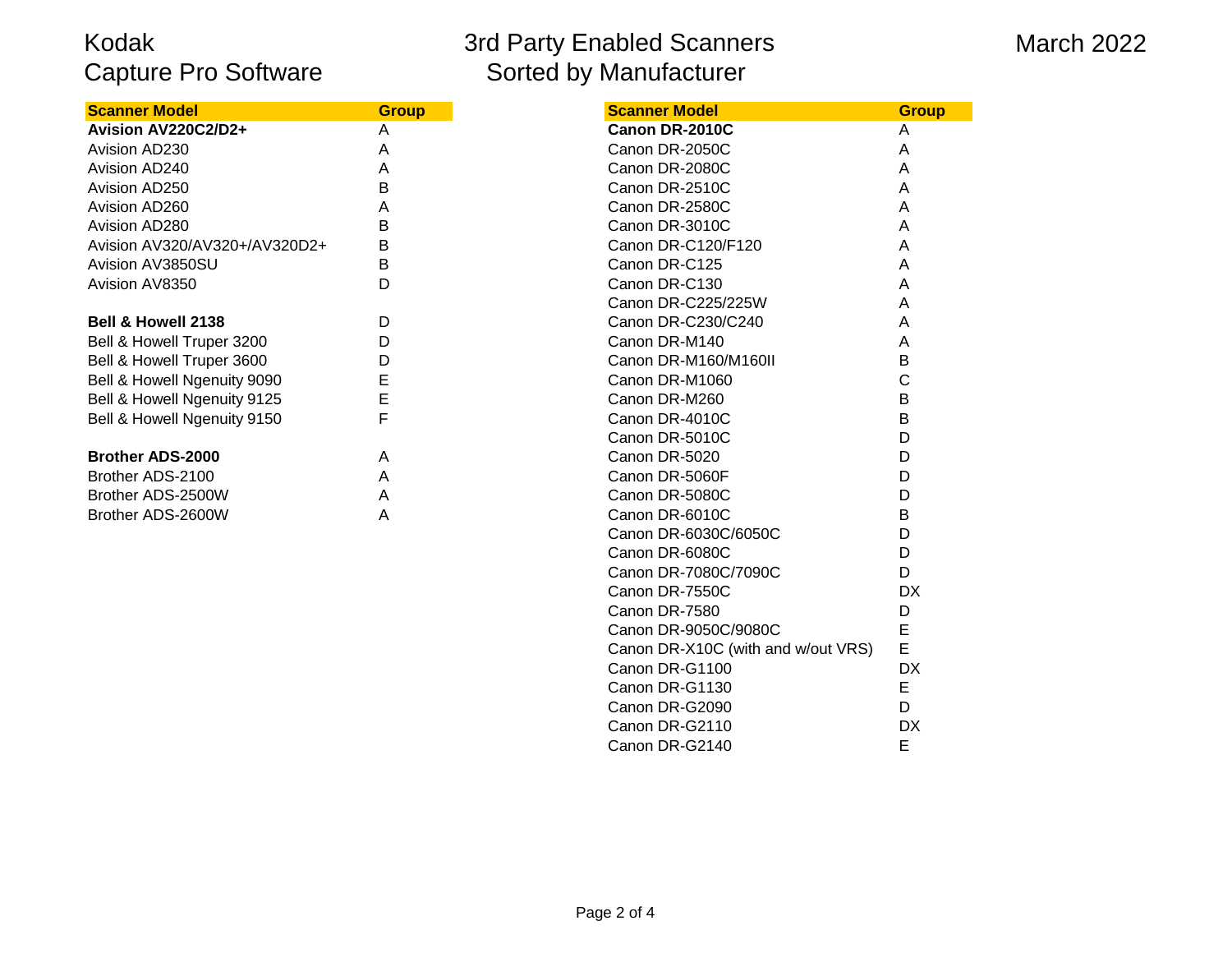# 3rd Party Enabled Scanners Sorted by Manufacturer

#### March 2022

| <b>Scanner Model</b>   | <b>Group</b> | <b>Scanner Model</b>  | <b>Group</b> |
|------------------------|--------------|-----------------------|--------------|
| Epson GT 1500          | А            | Fujitsu fi-4340C      | В            |
| Epson GT-S50           | Α            | Fujitsu fi-5110C      |              |
| Epson GT-S55           | A            | Fujitsu fi-5120C      | Α            |
| Epson GT-S80           | Α            | Fujitsu fi-5220C      |              |
| Epson GT-S85           | Α            | Fujitsu fi-5650C      |              |
| <b>Epson GT-20000</b>  | A            | Fujitsu fi-5750C      |              |
| Epson DS-510           | Α            | Fujitsu fi-5900C      |              |
| Epson DS-530           | A            | Fujitsu fi-5950       |              |
| Epson DS-760           | Α            | Fujitsu fi-60F        | A            |
| Epson DS-770/DS-770 II | A            | Fujitsu fi-6110       |              |
| Epson DS-860           | B            | Fujistu fi-6130/6130Z | Α            |
| Epson DS-30000         |              | Fujitsu fi-6140/6140Z | В            |
| <b>Epson DS-50000</b>  | Α            | Fujitsu fi-6230/6230Z |              |
| Epson DS-60000         | B            | Fujitsu fi-6240/6240Z | В            |
| <b>Epson DS-70000</b>  |              | Fujitsu fi-6400       | DХ           |

| <u>Scanner Model</u>   | <b>Group</b> | <b>Scanner Model</b>      | <b>Group</b> |
|------------------------|--------------|---------------------------|--------------|
| Epson GT 1500          | A            | Fujitsu fi-4340C          | B            |
| Epson GT-S50           | Α            | Fujitsu fi-5110C          | A            |
| Epson GT-S55           | Α            | Fujitsu fi-5120C          | Α            |
| Epson GT-S80           | Α            | Fujitsu fi-5220C          | Α            |
| Epson GT-S85           | A            | Fujitsu fi-5650C          | D            |
| Epson GT-20000         | A            | Fujitsu fi-5750C          | D            |
| Epson DS-510           | A            | Fujitsu fi-5900C          | E            |
| Epson DS-530           | A            | Fujitsu fi-5950           | E            |
| Epson DS-760           | Α            | Fujitsu fi-60F            | A            |
| Epson DS-770/DS-770 II | Α            | Fujitsu fi-6110           | A            |
| Epson DS-860           | B            | Fujistu fi-6130/6130Z     | A            |
| Epson DS-30000         | С            | Fujitsu fi-6140/6140Z     | B            |
| Epson DS-50000         | Α            | Fujitsu fi-6230/6230Z     | A            |
| Epson DS-60000         | B            | Fujitsu fi-6240/6240Z     | B            |
| Epson DS-70000         | D            | Fujitsu fi-6400           | <b>DX</b>    |
|                        |              | Fujitsu fi-6670/6670A VRS | <b>DX</b>    |
|                        |              | Fujitsu fi-6750           | <b>DX</b>    |
|                        |              | Fujitsu fi-6770/6770A VRS | <b>DX</b>    |
|                        |              | Fujitsu fi-6800           | Е            |
|                        |              | Fujitsu fi-7030           | A            |
|                        |              | Fujitsu fi-7140           | A            |
|                        |              | Fujitsu fi-7160           | B            |
|                        |              | Fujitsu fi-7180           | B            |
|                        |              | Fujitsu fi-7240           | A            |
|                        |              | Fujitsu fi-7260           | B            |
|                        |              | Fujitsu fi-7280           | B            |
|                        |              | Fujistu fi-7460           | $\mathsf C$  |
|                        |              | Fujitsu fi-7480           | D            |
|                        |              | Fujitsu fi-7600           | DX           |
|                        |              | Fujitsu fi-7700           | DX           |
|                        |              | Fujitsu fi-7800           | DX           |
|                        |              | Fujitsu fi-7900           | E            |
|                        |              | Fujitsu SP-1120           | A            |
|                        |              | Fujitsu SP-1125           | A            |
|                        |              | Fujitsu SP-1130           | A            |